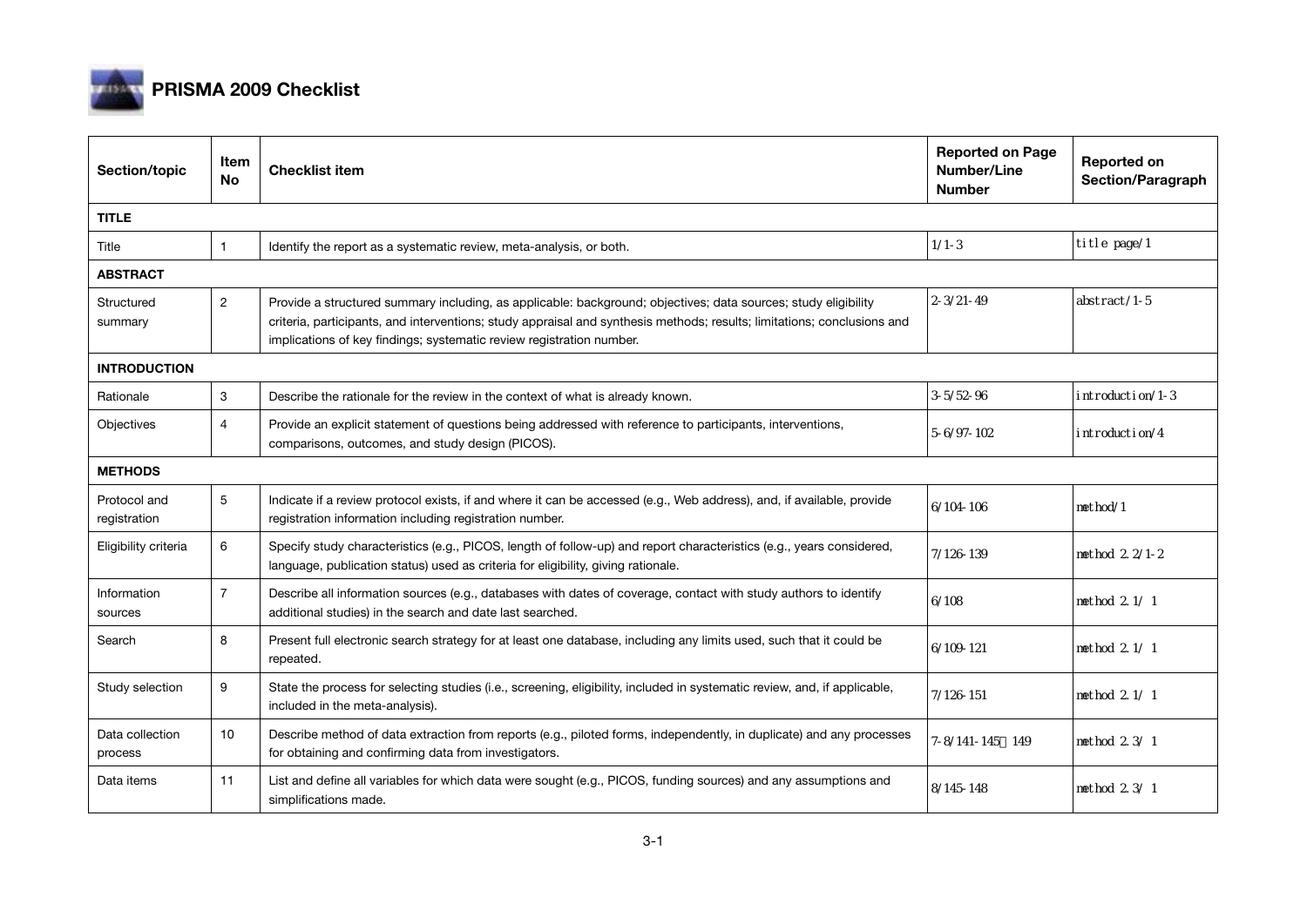| Risk of bias in<br>individual studies | 12 | Describe methods used for assessing risk of bias of individual studies (including specification of whether this was<br>done at the study or outcome level), and how this information is to be used in any data synthesis. | 8/142                 | method <sub>2</sub> 3/1 |  |  |  |
|---------------------------------------|----|---------------------------------------------------------------------------------------------------------------------------------------------------------------------------------------------------------------------------|-----------------------|-------------------------|--|--|--|
| Summary<br>measures                   | 13 | State the principal summary measures (e.g., risk ratio, difference in means).                                                                                                                                             | 8/153-154             | method <sub>2</sub> 4/1 |  |  |  |
| Synthesis of<br>results               | 14 | Describe the methods of handling data and combining results of studies, if done, including measures of consistency<br>(e.g., l <sup>2</sup> ) for each meta-analysis.                                                     | 8/156-159             | method <sub>2</sub> 4/1 |  |  |  |
| Risk of bias across<br>studies        | 15 | Specify any assessment of risk of bias that may affect the cumulative evidence (e.g., publication bias, selective<br>reporting within studies).                                                                           | 8/159-160             | method <sub>2</sub> 4/1 |  |  |  |
| Additional<br>analyses                | 16 | Describe methods of additional analyses (e.g., sensitivity or subgroup analyses, meta-regression), if done, indicating<br>which were pre-specified.                                                                       | 8/160-161             | method <sub>2</sub> 4/1 |  |  |  |
| <b>RESULTS</b>                        |    |                                                                                                                                                                                                                           |                       |                         |  |  |  |
| Study selection                       | 17 | Give numbers of studies screened, assessed for eligibility, and included in the review, with reasons for exclusions at<br>each stage, ideally with a flow diagram.                                                        | 7/123                 | method <sub>2</sub> 1/1 |  |  |  |
| Study<br>characteristics              | 18 | For each study, present characteristics for which data were extracted (e.g., study size, PICOS, follow-up period) and<br>provide the citations.                                                                           | 9/165-167: 177-180    | resul $t/1$ ; 2         |  |  |  |
| Risk of bias within<br>studies        | 19 | Present data on risk of bias of each study and, if available, any outcome level assessment (see item 12).                                                                                                                 | 9/165:177             | resul t <sub>1/2</sub>  |  |  |  |
| Results of<br>individual studies      | 20 | For all outcomes considered (benefits or harms), present, for each study: (a) simple summary data for each<br>intervention group (b) effect estimates and confidence intervals, ideally with a forest plot.               | 9-10/168-169, 180-182 | resul $t/1$ ; 2         |  |  |  |
| Synthesis of<br>results               | 21 | Present results of each meta-analysis done, including confidence intervals and measures of consistency.                                                                                                                   | 9-10/168-169, 180-182 | resul $t/1$ ; 2         |  |  |  |
| Risk of bias across<br>studies        | 22 | Present results of any assessment of risk of bias across studies (see Item 15).                                                                                                                                           | 9-10/171-174; 183-188 | resul $t/1$ : 2         |  |  |  |
| Additional analysis                   | 23 | Give results of additional analyses, if done (e.g., sensitivity or subgroup analyses, meta-regression [see Item 16]).                                                                                                     | 9-10/174-175; 192-194 | resul $t/1$ ; 2         |  |  |  |
| <b>DISCUSSION</b>                     |    |                                                                                                                                                                                                                           |                       |                         |  |  |  |
| Summary of<br>evidence                | 24 | Summarize the main findings including the strength of evidence for each main outcome; consider their relevance to<br>key groups (e.g., healthcare providers, users, and policy makers).                                   | 11-12/222-234         | di scussi on/2          |  |  |  |
| Limitations                           | 25 | Discuss limitations at study and outcome level (e.g., risk of bias), and at review-level (e.g., incomplete retrieval of<br>identified research, reporting bias).                                                          | 13-14/256-268         | di scussi on/2          |  |  |  |
| Conclusions                           | 26 | Provide a general interpretation of the results in the context of other evidence, and implications for future research.                                                                                                   | 14/270-275            | concl usi on            |  |  |  |